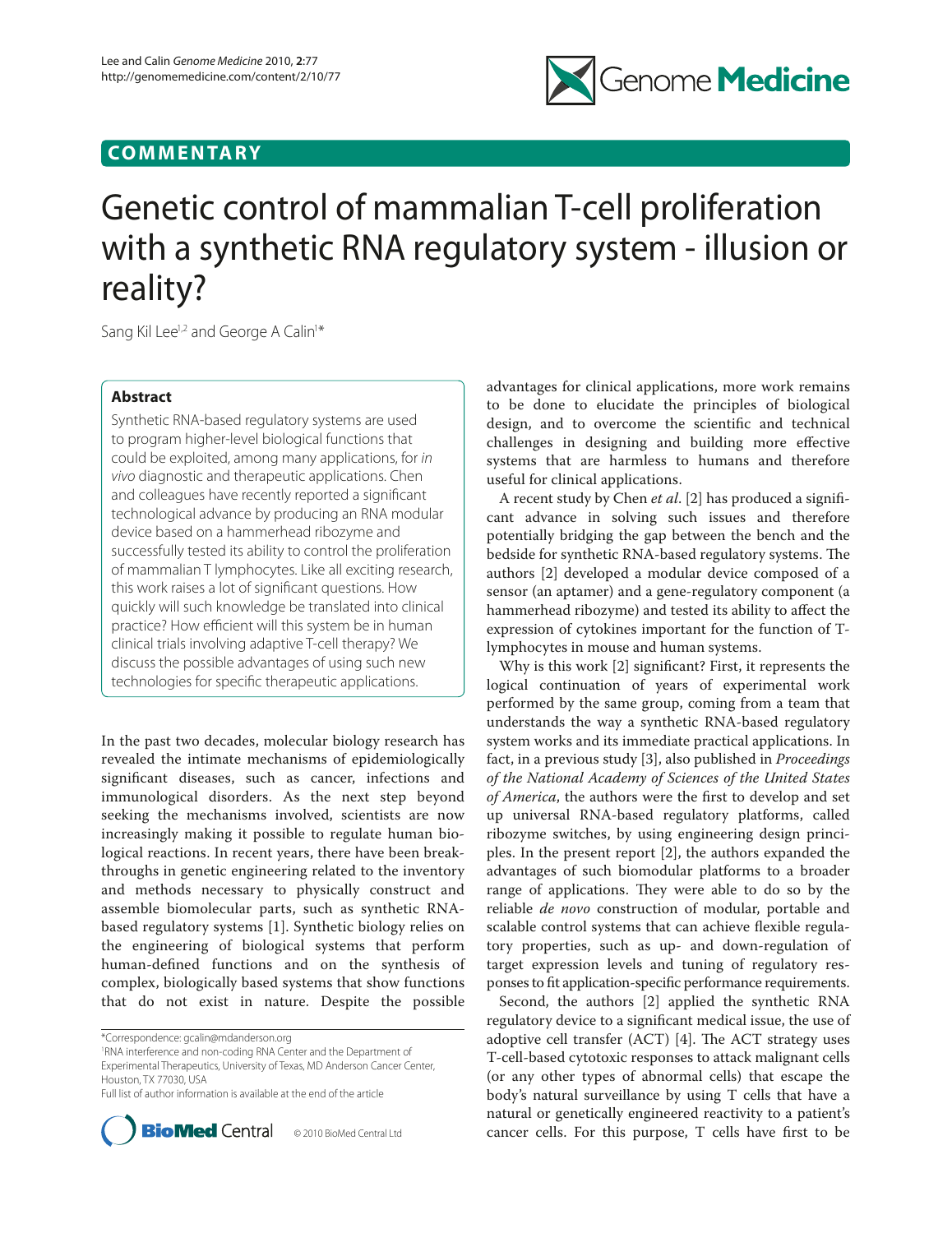naturally or genetically engineered to react against a tumor-specific antigen, then expanded and made more effective *in vitro*, and finally adoptively transferred into a cancer patient*.* However, the clinical efficacy of ACT, so far, has been limited. There are many reasons for this, and insufficient persistence and reactivation of infused T cells are among the main ones. Conventional strategies for enhancing the persistence of transferred T cells include ablation of all white blood cells (myeloablative methods), such as total body irradiation and administration of toxic levels of interleukin (IL)-2. However, myeloablation is associated with considerable morbidity, caused by decreased immune response and increased risk of infection [5]. Therefore, safer and more effective therapeutic strategies are yet to be discovered.

Chen *et al*. [2] report on a synthetic RNA regulatory system, which marks a new era in adoptive T-cell therapy because of the increase in the amount and survival of infused T cells found with this system. Their system for the control of mammalian T-cell proliferation is based on a platform of assembled RNA devices formed by a modular sensor (aptamer) and a gene-regulatory (hammerhead ribozyme) component. This device converts a small-molecule input to an increased gene expression output, in this particular case cytokine production. In more detail, the authors [2] fused a theophylline ribozyme switch to the 3' untranslated region of a tri-functional transgene (*cd19-tk-t2a-il15*) encoding IL-15 (potent survival/proliferative cytokine of T cells), mutant HSV-1 thymidine kinase (acting as a reporter and as a suicide protein in the presence of ganciclovir) and CD19 (a marker for fluorescence-activated cell sorting and immunomagnetic selection). Using this system, they could strictly measure (by monitoring the expression of CD19) and control (by modulating the levels of the input molecule) the biological response (cell proliferation/viability).

In addition to all the *in vitro* evidence, the authors [2] demonstrated that this system worked *in vivo* and effectively modulated the T-cell growth rate in mice in response to theophylline administration. The growth rate was increased to 32% in the presence of theophylline over a 14 day study in mice. They further investigated its possible clinical application by transducing primary human central memory T cells with this system. *In vitro* results showed that the population of live central memory T cells increased by 24% and that apoptotic cell population was decreased by 54% in the theophyllineresponsive system [2].

Finally, the presented gene regulatory system [2] showed significant advantages over available gene regulatory techniques (synthetic inducible promoters); in particular, it provides a wide range of flexibility for clinical settings. Firstly, the ribozyme switches can be easily programmed to respond to different drug molecules. Secondly, the system can be stringently controlled and finely tuned by adding additional drugresponsive ribozyme switches (up to four), therefore achieving lower basal gene expression levels. Thirdly, this system shows tight drug-mediated regulation of growth over an extended time period. Taking all these features into consideration, it is feasible that this new synthetic RNA-based regulatory system could have straightforward clinical utility.

It is likely that combining this new modular device framework with upcoming advances in synthetic biology will strongly support the tailoring of RNA-based regulatory systems to diverse applications in various clinical and laboratory environments. Yet applying these RNA-based regulatory systems in clinical practice may still require more time. In addition, there are many other factors that limit the use of adoptive T-cell therapy for cancer. For example, the failure of adoptive immunotherapy against cancers lies in the absence of tumorspecific sources of T cells [6]. If such obstacles are not overcome, efficacy of these systems will be significantly limited in clinical practice. Also, recent data support the combined roles of protein-coding genes and non-coding RNAs, such as microRNAs, in the pathogenesis of frequent diseases (such as cancer, immune and cardiac disorders) [7]. One question for the future is whether such devices can be adapted for the regulation of the functions of non-coding RNAs and microRNAs. The published research is good news, but it would be better to hold our cheers until the clinical trials are successfully completed, which we hope will be in the near future.

#### **Abbreviations**

ACT, adoptive cell transfer.

#### **Competing interests**

The authors declare that they have no competing interests.

#### **Authors' contributions**

Both authors wrote the article.

#### **Author information**

GAC received his MD and PhD at Carol Davila University of Medicine in Bucharest, Romania. After working on cytogenetics as an undergraduate student with Dragos Stefanescu in Bucharest, he completed training in cancer genomics in Massimo Negrini's laboratory at the University of Ferrara, Italy. In 2000 he became a postdoctoral fellow at the Kimmel Cancer Center in Philadelphia, in Carlo Croce's laboratory. Since July 2007 he has been an associate professor in Experimental Therapeutics at the MD Anderson Cancer Center and studies the roles of microRNAs and other non-coding RNAs in cancer initiation and progression, as well as the mechanisms of cancer predisposition, and explores new RNA therapeutic options for cancer patients. SKL graduated from Yonsei University Medical School, Seoul, South Korea with an MD and PhD and is an assistant professor in the Department of Gastroenterology, Severance Hospital, Seoul. His primary clinical focus is treating colon and gastric cancers. The focus of his scientific research is understanding the roles of non-coding RNAs in gastrointestinal cancers. In March 2009, he began working in GAC's laboratory studying the roles of non-coding RNAs, including microRNAs in the initiation and development of gastrointestinal cancers, as well as the identification of new non-coding RNA biomarkers.